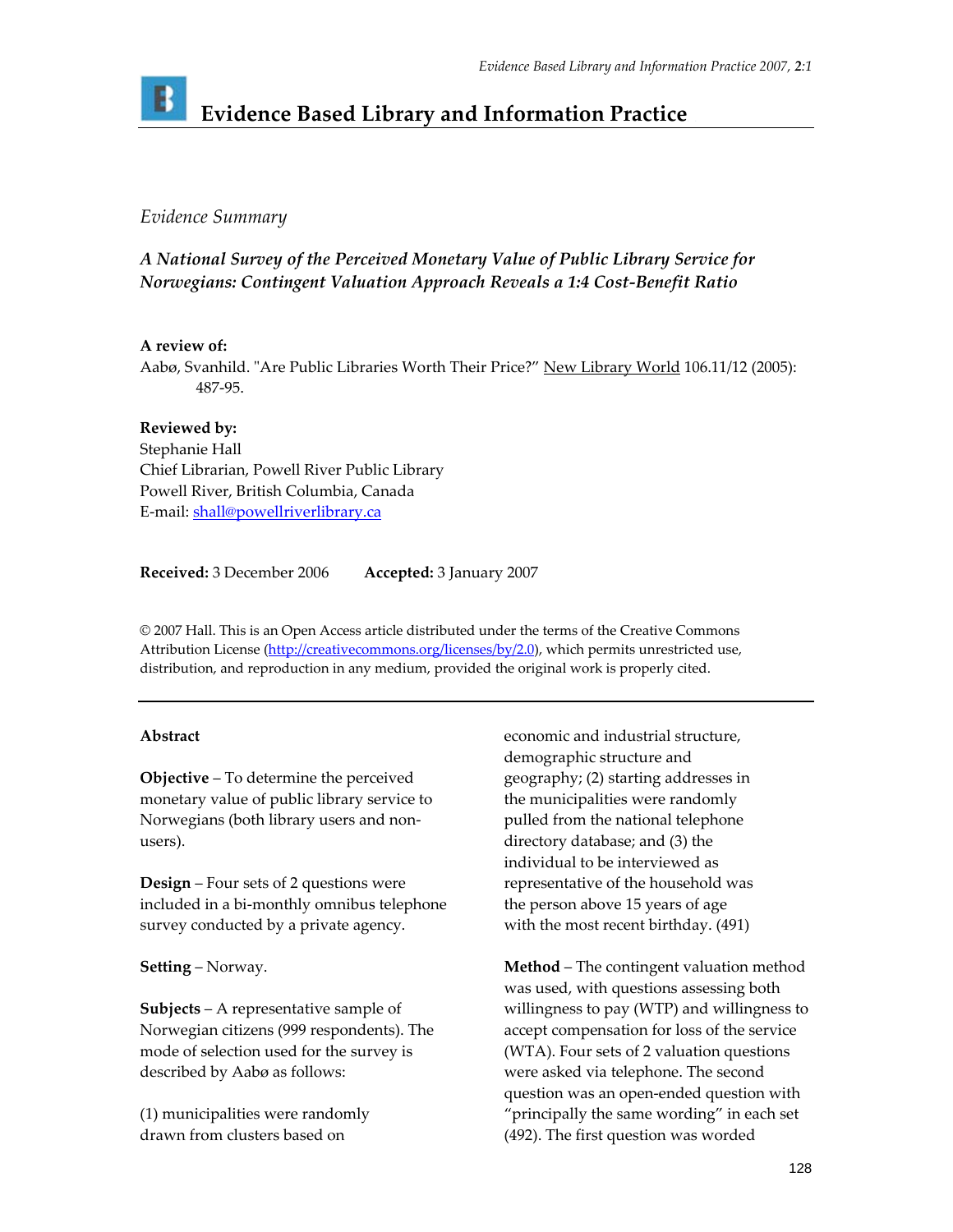differently in each set, with two of the sets assessing WTP and two assessing WTA. The questions were framed in the context of a "pressed economic situation where the local politicians discussed reallocation of the funding of several public services, including the public library" (492).

**Main results** – Three major findings were reported:

- 1. The average value placed on library service by the sub samples varied between 400‐2000 Norwegian Kroner (NOK) per household. This can be compared to the actual amount paid for library service – 420 NOK per household. In general, the lower bound (400 NOK) reflects the WTP scenario, while the upper bound (2000 NOK) reflects the WTA scenario.
- 2. 94% of the Norwegian population perceives that they have property rights to their local library.
- 3. Because of the strong sense of rights with regard to libraries, a stronger weighting was given to the WTA scenario, with a final cost‐benefit ratio reported as 1:4.

**Conclusions –** The 1:4 cost‐benefit ratio provides a rationale for continued government funding of the public library in Norway as a cost‐effective and much‐valued service at the national level. Because funding of public libraries also comes from local government sources, the author recommends further cost‐benefit research at the municipal level (494).

#### **Commentary**

An increasing number of studies are using contingent valuation as a way to determine the value of public libraries to communities (for a convenient list of valuation studies see Abram). This methodology is often used to evaluate non‐market products and services,

but is considered by many to be somewhat unreliable, relying as it does on stated preferences rather than revealed behaviour. Particularly at issue is the WTA measure, which is generally found to elicit higher valuations than WTP.

In the current study, the reliance on the less conservative WTA measure is somewhat mitigated by the tactic of framing the questions in the context of fiscal restraint. Also, the exercise of weighing library service against other government services (for example elder care or schools) may have helped to provide some perspective as respondents attempted to arrive at a dollar value in the hypothetical market. Nonetheless, given the lack of unanimity on the use of contingent valuation as a methodology, the study would likely have benefited from some form of triangulation.

The paper is based on Aabø's 2005 PhD thesis, and does an admirable job of condensing the material into 9 pages. However, additional length would have been welcome in exchange for a more detailed discussion of the method and findings, including question wording and a breakdown of responses for the four subsamples.

For public libraries, the research trend to evaluate the impact of library service in a monetary sense is a very useful tool for advocacy, as well as for internal reassessment. As Aabø and her scholarly colleagues continue their work in this area, it is to be hoped that best practices for credible valuations of library service will emerge, simplifying the task of replicating this valuable research.

#### **Works Cited**

Aabø, Svanhild. "The Value of Public Libraries: A Methodological Discussion